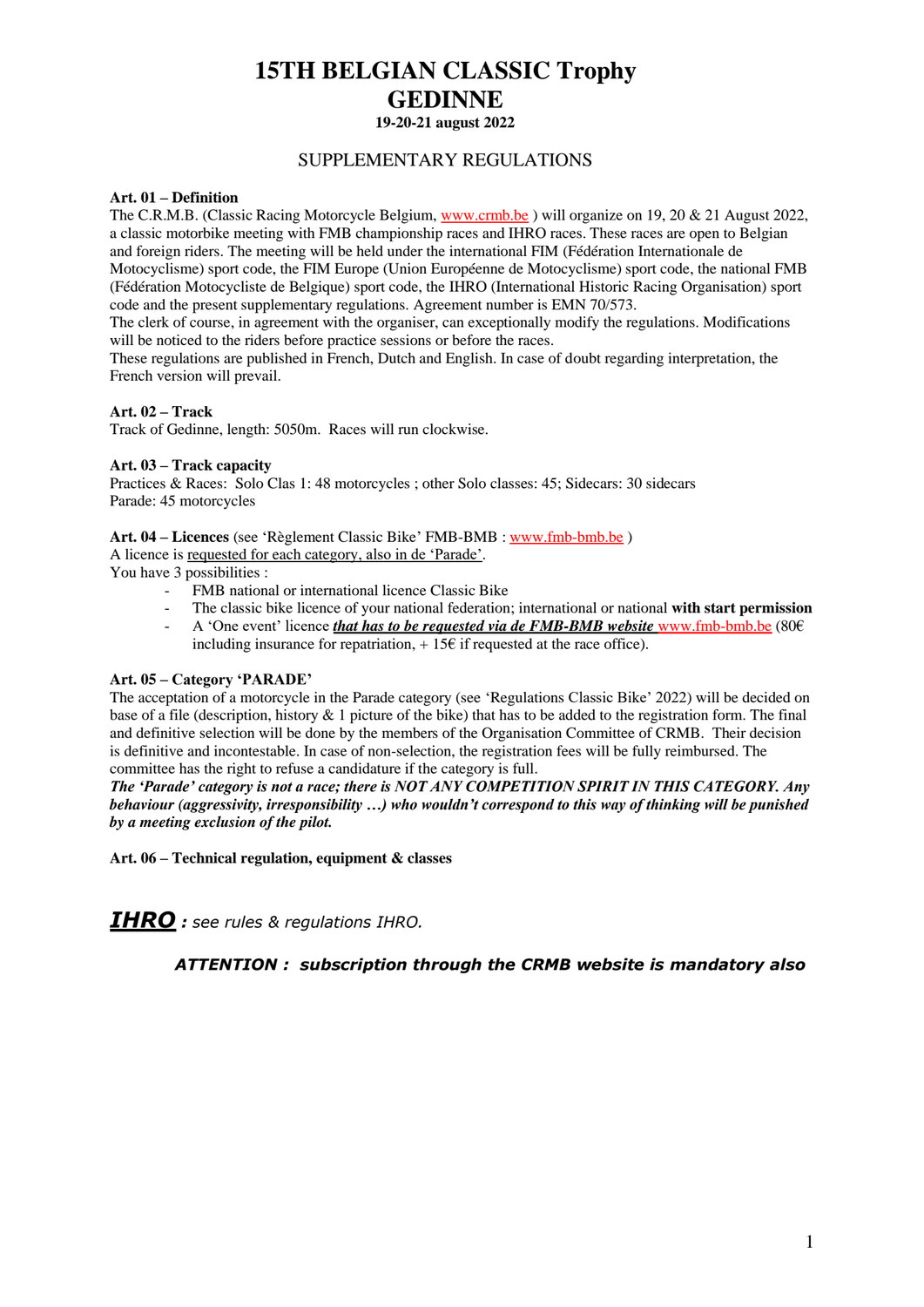# **CLASSES CLASSIC BIKE 2022**

See 'Règlement Classic Bike' 2022 from the FMB: [www.fmb-bmb.be](http://www.fmb-bmb.be/) **Belgium Classic Trophy GEDINNE**

| Cap./Categ.                           | <b>Characteristics</b>                                                | Backgr./N°                                                       | <b>Class</b>            |
|---------------------------------------|-----------------------------------------------------------------------|------------------------------------------------------------------|-------------------------|
| <b>Vintage Gr1</b>                    | $\rightarrow$ 31/12/1949,<br>see Spec. Techn. Classic Bike            | <b>Red/White</b>                                                 | $\mathbf{1}$            |
| <b>Vintage Gr2</b>                    | $\rightarrow$ 31/12/1949,<br>see Spec. Techn. Classic Bike            | <b>Red/White</b>                                                 | $\overline{\mathbf{2}}$ |
| 50cc Gr.1/Gr2                         | $\rightarrow$ 31/12/1972,<br>see Spec. Techn. Classic Bike            | <b>Red/White</b>                                                 | 3                       |
| 200cc Gr.1                            | $\rightarrow$ 31/12/1972.<br>see Spec. Techn. Classic Bike            | <b>Black/White</b>                                               | 4                       |
| 200cc Gr.2                            | $01/01/1973 \rightarrow 31/12/1982$<br>see Spec. Techn. Classic Bike  | <b>Black/White</b>                                               | 5                       |
| 200cc Gr.3                            | 01/01/1973 --> 31/12/1982,<br>see Spec. Techn. Classic Bike           | <b>Black/White</b>                                               | 6                       |
| 250cc Gr.1                            | $\rightarrow$ 31/12/1972.<br>see Spec. Techn. Classic Bike            | <b>Green/White</b>                                               | $\overline{7}$          |
| 250cc Gr.2                            | $\rightarrow$ 31/12/1972,<br>see Spec. Techn. Classic Bike            | <b>Green/White</b>                                               | 8                       |
| 350cc Gr.1                            | $\rightarrow$ 31/12/1972,<br>see Spec. Techn. Classic Bike            | <b>Blue/White</b>                                                | 9                       |
| 350cc Gr.2                            | $\overline{\rightarrow}$ 31/12/1972,<br>see Spec. Techn. Classic Bike | <b>Blue/White</b>                                                | 10                      |
| 500cc Gr.1                            | $\rightarrow$ 31/12/1972,<br>see Spec. Techn. Classic Bike            | <b>Yellow/Black</b>                                              | 11                      |
| 500cc Gr.2                            | $\rightarrow$ 31/12/1972,<br>see Spec. Techn. Classic Bike            | <b>Yellow/Black</b>                                              | 12                      |
| <b>750cc</b>                          | $\rightarrow$ 31/12/1972,<br>see Spec. Techn. Classic Bike            | <b>White/Black</b>                                               | 13                      |
| SideCar Gr 1                          | $\rightarrow$ 31/12/1972<br>see Spec. Techn. S-C Classic Bike         | <b>White/Black</b>                                               | 14                      |
| <b>SideCar Gr 2</b>                   | $\rightarrow$ 31/12/1972<br>see Spec. Techn. S-C Classic Bike         | <b>White/Black</b>                                               | 15                      |
| SideCar Gr 3                          | $\rightarrow$ 31/12/1972<br>see Spec. Techn. S-C Classic Bike         | <b>White/Black</b>                                               | 16                      |
| <b>SideCar</b><br><b>Post Classic</b> | 01/01/1973 --> 31/12/1984,<br>see Spec. Techn. S-C Classic Bike       | <b>White/Black</b>                                               | 17                      |
| <b>SideCar</b><br>GP500               | 01/01/1951 -- > 31/12/1972,<br>see Spec. Techn. S-C Classic Bike      | <b>White/Black</b>                                               | 18                      |
| <b>Post Classic</b><br>2 Tps 125cc    | $01/01/1973 \leftarrow$ 31/12/1982,<br>see Spec. Techn. Post Classic  | <b>Black/White</b>                                               | 19                      |
| <b>Post Classic</b><br>2 Tps 250-350  | $01/01/1973 \leftarrow 31/12/1982,$<br>see Spec. Techn. Post Classic  | <b>Green/White</b><br>250 cc<br><b>Blue/White</b><br>350 cc      | 20                      |
| <b>Post Classic</b><br>4 Tps Gr1      | $01/01/1973 \leftarrow 31/12/1982$<br>see Spec. Techn. Post Classic   | <b>Yellow/Black</b><br>500 cc<br><b>White/Black</b><br>$>500$ cc | 21                      |
| <b>Post Classic</b><br>4 Tps Gr2      | $01/01/1973 \leftarrow$ 31/12/1980,<br>see Spec. Techn. Post Classic  | <b>Yellow/Black</b><br>500 cc<br><b>White/Black</b><br>$>500$ cc | 22                      |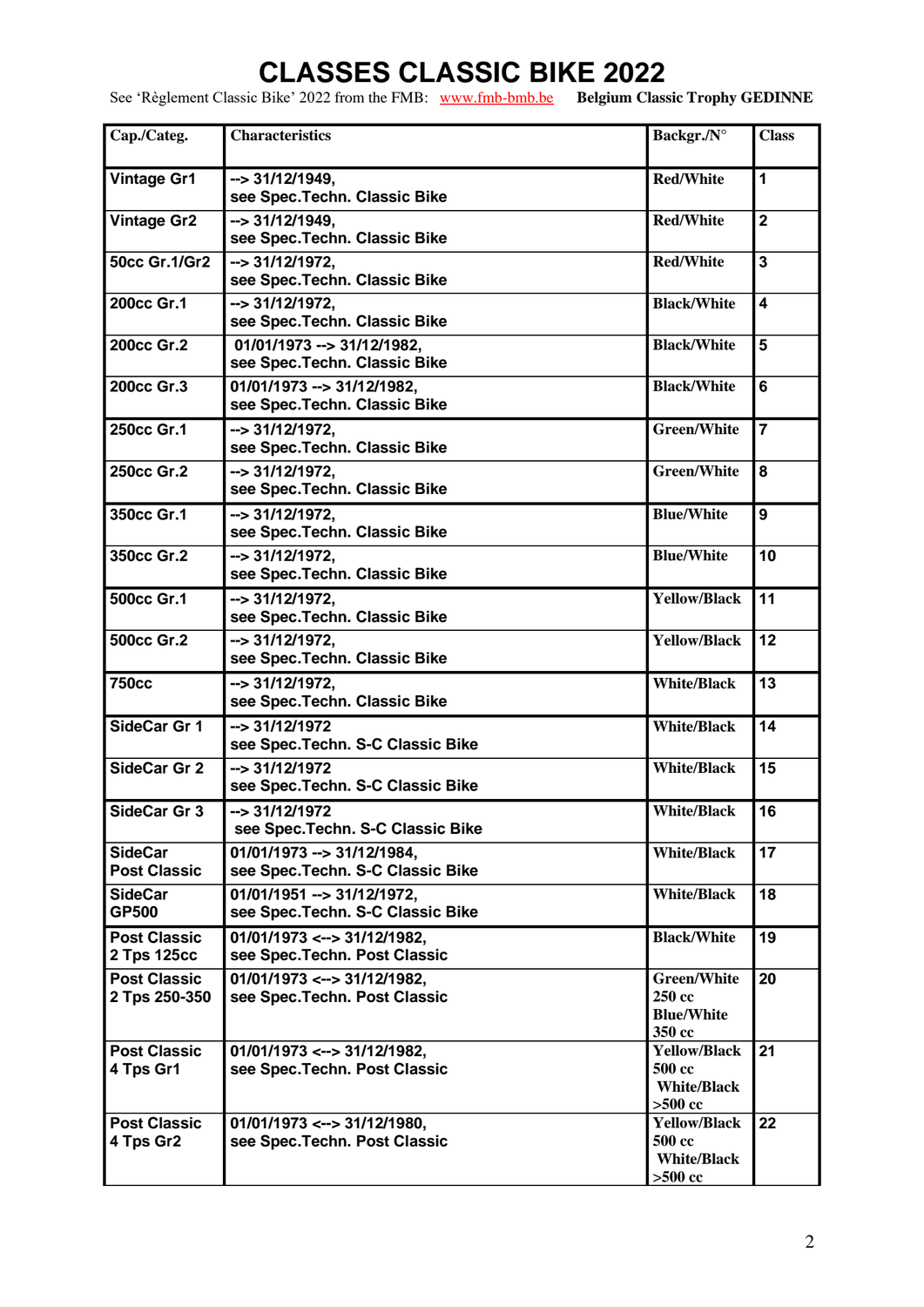| <b>Post Classic</b><br>Gr <sub>3</sub> | $01/01/1973 \leftarrow$ 31/12/1985,<br>see Spec. Techn. Post Classic                                                        | <b>Green/White</b><br>250 cc<br><b>Blue/White</b><br>350 cc<br><b>Yellow/Black</b><br>500 cc<br><b>White/Black</b><br>$>500$ cc | 23 |
|----------------------------------------|-----------------------------------------------------------------------------------------------------------------------------|---------------------------------------------------------------------------------------------------------------------------------|----|
| <b>IPC 125</b>                         | $01/01/1983 \leftarrow > 31/12/1994$<br>see Spec. Techn. IPC 125                                                            | <b>Black/White</b>                                                                                                              | 24 |
| <b>IPC 250</b>                         | $01/01/1983 \leftarrow$ end of production,<br>see Spec. Techn. IPC 250                                                      | <b>White/Black</b>                                                                                                              | 25 |
| EVO Gr1                                | $01/01/1983 \leftarrow$ 31/12/1995,<br>see Spec. Techn. Classic Evo                                                         | <b>Yellow/Black</b>                                                                                                             | 26 |
| EVO Gr2                                | $01/01/1983 \leftarrow 31/12/1995$<br>see Spec. Techn. Classic Evo                                                          | <b>Black/Yellow</b>                                                                                                             | 27 |
| <b>Parade</b>                          | All bikes of special technical value and historical interest                                                                |                                                                                                                                 |    |
|                                        | which the owner does not want to register for competition.<br>Before 31/12/1982. see Spec.Techn. Classic Bike. No exception |                                                                                                                                 |    |
| <b>IHRO I &amp; II</b>                 | See www.ihro.nu                                                                                                             |                                                                                                                                 |    |

# **Art. 07 – Entries**

Entry fees amount are:

- Solos & Parade : 190 $\epsilon$
- Side-cars : 220€
- Vintage-50cc or second solo : 130€
- Side-cars Gr1 or second side :  $160 \in$
- 3<sup>d</sup> machine or supplementary class : 70 $\epsilon$

Of course highest first registration (220€ or 190€) is token in account, the second bike will then be 160€ or 130€.

# **NO REGISTRATION ON THE TRACK**

The entry form (Pdf or Word) has to be sent back by mail, **before 10 August 2022 to :** C.R.M.B.

(E-mail: [info@crmb.be\)](mailto:info@crmb.be)

#### **Payment only by bank transfer on account from : (No cheque)**

 **C.R.M.B., rue du Mont-à-Leux, 66 BE-7700 Mouscron**

 **IBAN code : BE 67 0682 1669 4387 SWIFT code : GK CC BE BB**  *Communication: Belgian Classic Trophy 2022 (pilot's name+ category)* Bank address : Belfius Banque MOUSCRON – STATION, rue de la Station 39/41 BE- 7700 Mouscron, Belgium

Confirmation with racing number on our website after the 12/08/2022. Eventual troubles (payment, documents, motorcycle) will be mentioned there too.

A picture of the bike or sidecar without fairing is required with your entry form.

It is the responsibility of the pilot and/or the owner of the motorcycle to present a bike corresponding to the eligibility regulations on pain of meeting exclusion without any registration fees refund.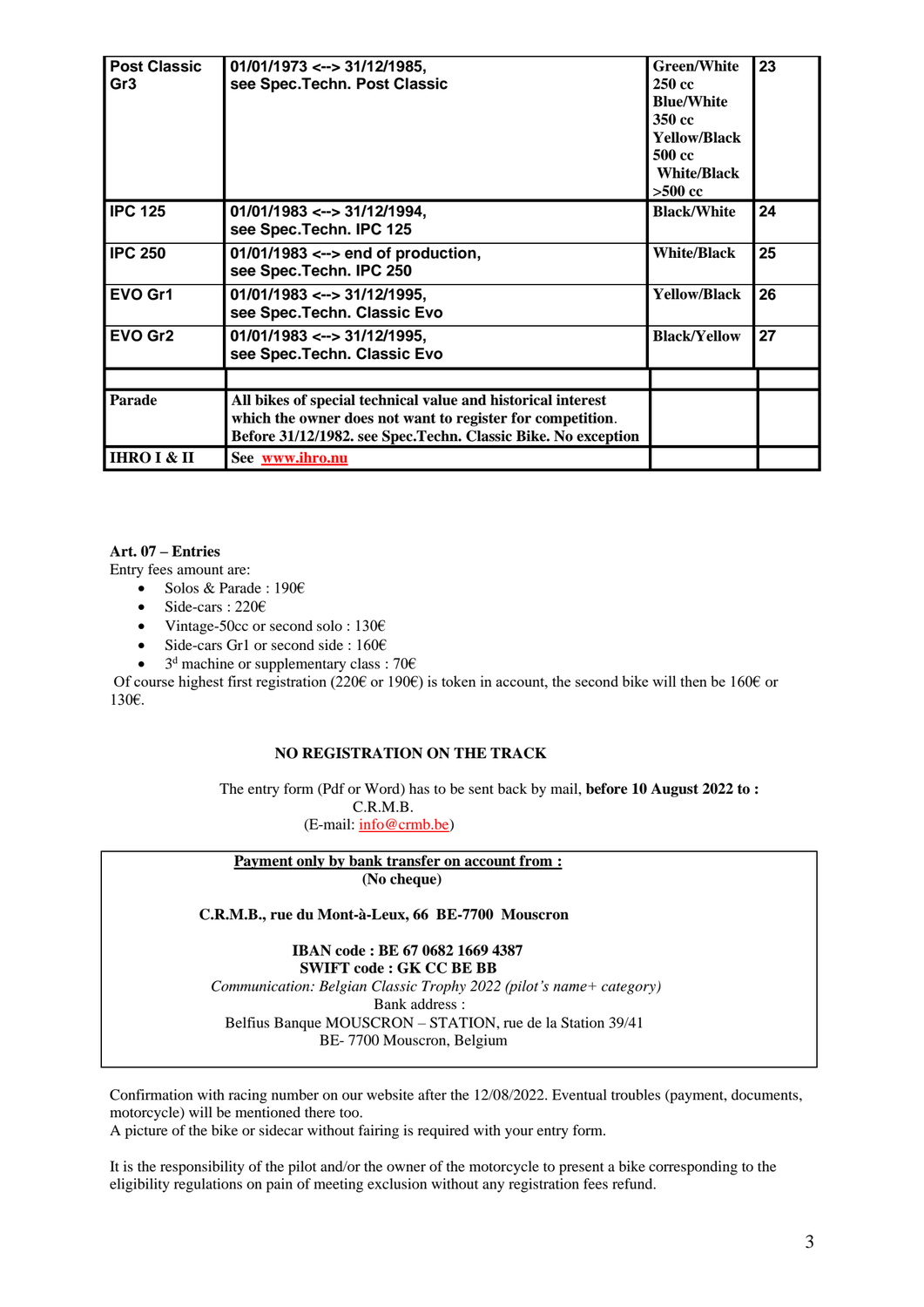The Organizing committee keeps the right, for any reason judged appropriate, to refuse an entry, even if it has been entered on time.

The decisions token by the Organizing committee, about acceptation or rejection of an entry, for any opportune reason & mentioned on time is irrevocable.

# **Art. 08 – Access to the track & administrative control**

Drivers and mechanics have to collect their passes as follow:

Open :Thursday 18/08/2022 from 10h00 to12h00 and 13h00 to 19h00 at the race office on the track Friday 19/08/2022 from 8h30 to 19h00 at the race office on the track

Saturday 20/08/2022 from 8h00 to 10h00 at the race office on the track

Administrative control (licence) is absolutely necessary for all riders before technical verifications. It will take place at the race office on the track Thursday from 10h00 to12h00 and 13h00 to 19h00, Friday from 8h30 to 19h00 and Saturday from 8h00 to 10h00.

The circuit will be closed on Friday, Saturday and Sunday from 7h00.

*A briefing, for all pilots, will be organised on Friday around 09.00am*

#### **Art. 09 – 'New Comer' Pilot**

It is insistently recommended to 'new comer' pilots (without at least one complete season experience in a similar championship) to wear a security jacket (green or yellow) above their leather equipment.

#### **Art. 10 – Paddock**

The paddocks will be open from Wednesday 17 august at 12h00 till Tuesday 23 August 9h00 The registration confirmation is requested to be allow to enter the paddock.

#### **Art. 11 – Technical scrutiny & eligibility**

Those controls (bike and equipment) are obligatory. Open on : Thursday 18/08/2022: 14h00 - 20h00 Friday 19/08/2022: 8h00 - 18h00 Saturday 20/08/2022 at least one hour before the practice.

#### **Art. 12 – Insurance**

The C.R.M.B. has contracted an insurance which covers the public liability of the riders in case of an accident during the event (practice sessions and races)

## **Art. 13 – Time-keeping**

During the practices  $\&$  the races we will use AMB transponders for the time-keeping. It will be possible to rent (25 $\varepsilon$ ) such a transponder on the track (at the time-keeping college of the FMB). If you have your own AMB transponder, be sure he's perfectly working and correctly loaded.

# **Art. 14 – Timetable**

Friday 19/08/2022: 10h10: practices Saturday 20/08/2022 8h00: practices 10h45: races (6 laps) Sunday 21/08/2022 8h15: races (6 laps) Parade: 2 series of 15', 1 of 25' and 1 of 30'

# **Art. 15 – Podiums**

The 3 best riders of each category will be rewarded. The 'Podiul' ceremony will find place, after each race, at the base of the commentator's cabin.

#### **Art. 16 – Anti doping and alcohol level control**

All riders & passengers can be submitted to an anti-doping and alcohol level control on 19-20-21/08/2022

#### **Art. 17 – Particular cases**

Particular cases will be solved by the clerk of course in agreement with the organizer.